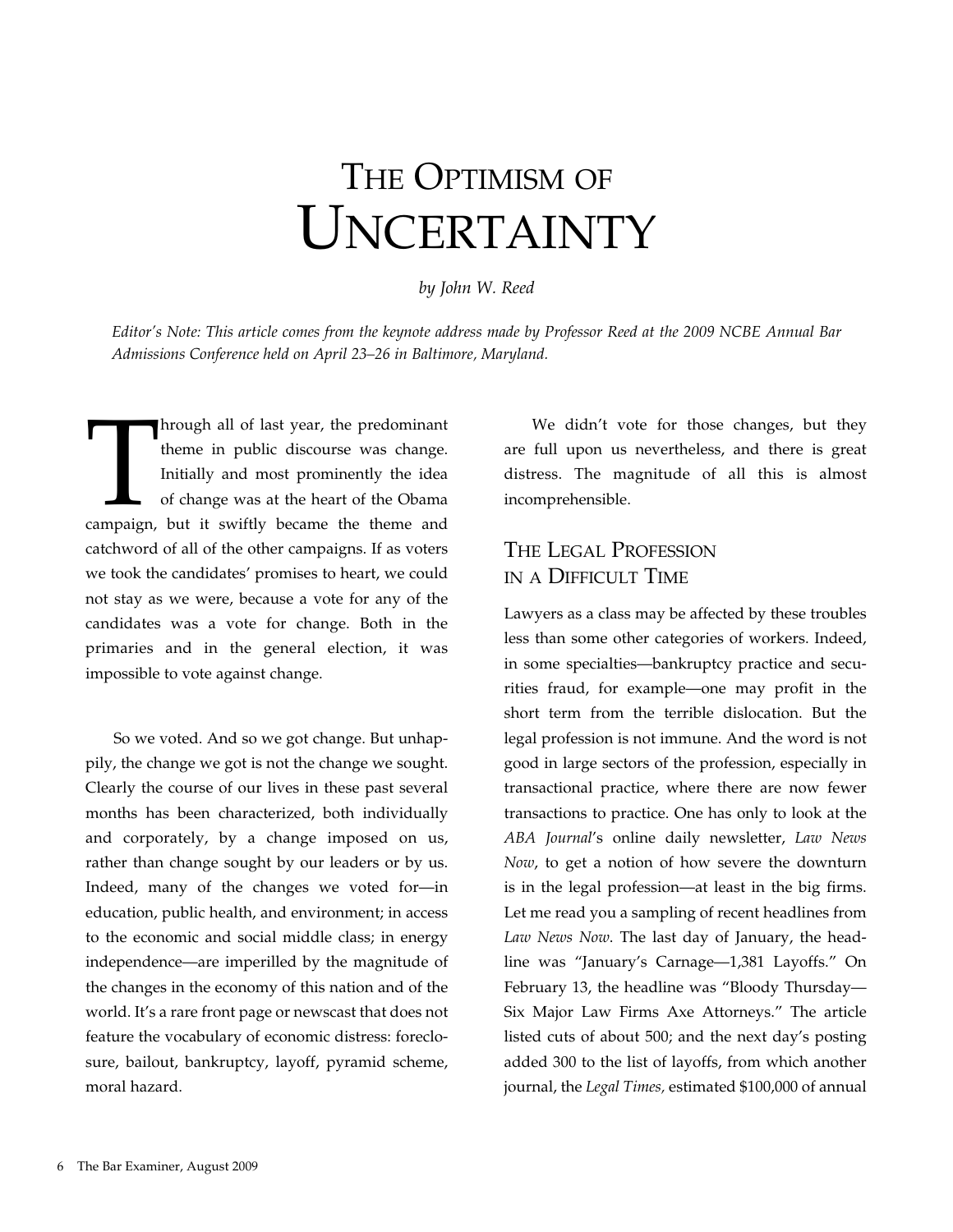savings of compensation per layoff. Under a heading "March Mayhem," *Law News Now* reported over 1,200 layoffs in the first four days of March.

And the carnage continues. On April 20, *Law News Now* reported, "So far this month, 232 lawyers and 556 staffers have been axed at major law firms. The total for the year: 3,381 lawyers and 5,280

staffers have lost their jobs." These figures report shrinkage only at what the publication calls "major" or well-known firms, and we don't have reliable information about midsize and smaller firms. But unquestionably, law firms are being reconfigured, and reconfigured painfully.

By the way, if you are not a reader of the ABA's *Law News Now*, you may not know that it is really *People* magazine for lawyers, with some news and a lot of gossip. Or maybe more accurately, it is like a grocery

checkout-line tabloid newspaper—a lot of sex and violence (which reminds me of the critic's complaint about Lawrence Welk's music: "Too much sax and violins"). Let me give you three illustrative headlines: "California Courtroom Melee: Defendant Stabs Judge, Is Shot Dead by Detective." "Playboy Model Sues Sharon Osbourne, Claims Assault." And one that really fits the *People* magazine model: "Philippine Lawyer Disbarred for Infidelity." I read that article, of course. The lawyer had left his wife and 12 children to live with another woman, with whom also he had children. The remarkable thing is that his wife had sought to have him disbarred back

in 1975, but the court didn't act for 33 years because he failed to appear for a hearing! Incidentally, the integrated bar in the Philippines recommended only a three-month suspension.

And it isn't just the layoffs and the downsizing. There are many consequences for the health and nature of the legal profession and the justice system:

AND IT ISN'T JUST THE LAYOFFS and the downsizing. There are MANY CONSEOUENCES FOR THE health and nature of the legal profession and the justice system: for example, courts with shorter hours, courts that have suspended jury trials—all as costsaving measures. Some are predicting that lawyers' work will be broken up into discrete elements, with more of it assigned to support staff, or outsourced, or even performed by computers.

for example, courts with shorter hours, courts that have suspended jury trials—all as costsaving measures. Some are predicting that lawyers' work will be broken up into discrete elements, with more of it assigned to support staff, or outsourced, or even performed by computers.

So there is a lot of change. And the more of these reports we read, and the more we consider their significance, the more uncertain we become. Almost all of the pronouncements from the White House, from Congress, from Wall

Street, from the pundits say, in one way or another, that they don't know whether any particular remedial measure will be efficacious, that they don't know what will happen next, that the future is uncertain. Uncertainty is everywhere. The banking system, health care, education, manufacturing, retail trade, newspapers—their futures are uncertain, every one of them.

## A Lawyer's Advantage in Times of Uncertainty

Uncertainty is generally regarded as not a good thing. We don't much like uncertainty. It's human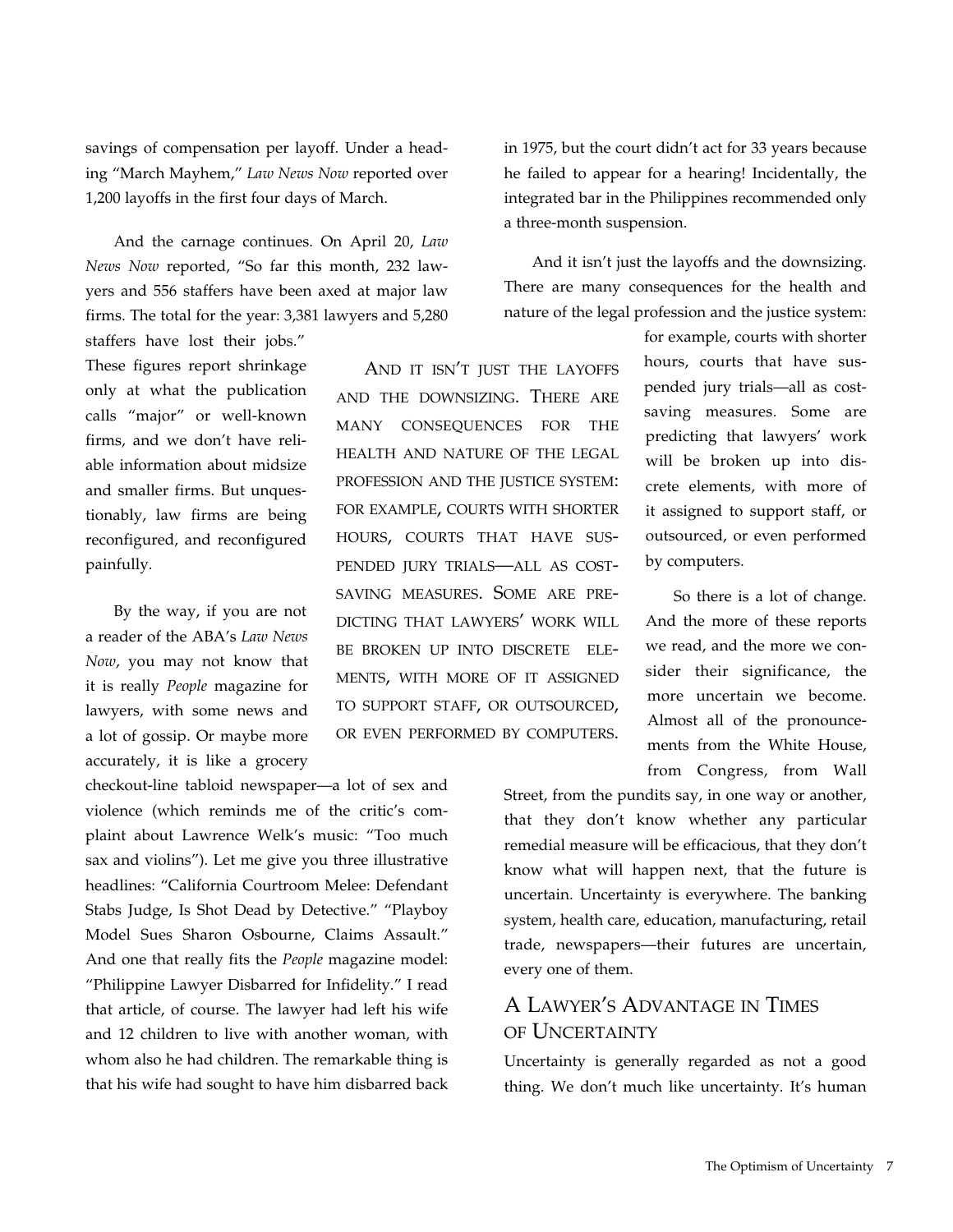nature. We don't want questions, we want answers. As I hear the repeated plaint that now, more than ever, the future is uncertain, I remember a statement by the late Edwin M. Borchard of Yale Law School that, though puzzling at first, has meant more and more to me over the years. (You may remember

him as the author seven decades ago of a book called Convicting the Innocent—long before the Innocence Project—and also as the father of the summary judgment.) Borchard's provocative statement was this: "An optimist is a person who believes that the future is uncertain."

I'd like you to think about that for a moment. "An optimist is a person who believes that the future is uncertain." In a way, that's a chilling statement, and its truth is not immediately obvious. Indeed, some would think that uncertainty is the hallmark of the pessimist, not the optimist.

But a little reflection will bring us to an understanding

that uncertainty about the future necessarily means that the future is not foreordained and that it remains to be affected by what you and I do—that we have a role to play in determining the shape of that future. Therefore, as talented men and women, and privileged men and women, most of us with training in law and all of us with influence in our communities, we have a chance—I daresay a duty—to bring about that better future, about which we can therefore be optimistic.

Let me press the point. If there is any category of human beings able to deal productively with uncertainty, it ought to be lawyers. Most of us have had exposure to the humanities, particularly as undergraduates, where the study is not of answers but of questions, a study not so much of facts

I'd like you to think about that for a moment. "An optimist is a person who believes that the future is uncertain." In a way, that's a chilling statement, and its truth is not immediately obvious. Indeed, some would think that uncertainty is the hallmark of the pessimist, not the optimist.

But a little reflection will bring us to an understanding that uncertainty about the future necessarily means that the future is not foreordained and that it remains to be affected by what you and I do—that we have a role to play in determining the shape of that future.

but of meaning. And then our training as lawyers taught us to reject easy answers in favor of searching and persistent inquiry. We're always asking and testing.

Some years ago, when school dances still had chaperones, there was a University of Michigan Law School dance, and one of the young law students who was there had his fiancé with him. And again in a kind of etiquette that has gone out of style he sought to introduce her to the chaperones, a law professor and his wife. After a few moments of conversation, the young woman said to the wife, "What's it like being married to a lawyer?" After a moment's reflection, she

responded, "Oh, for the joy of one uncontested statement." (There's more to the story. That marriage, unfortunately, came apart, and in due course the law professor remarried. Some years later, one of our colleagues was leaving Ann Arbor to live in Florida. There was a farewell party, and as we were all visiting before dinner, I somehow had occasion to relate that story to two or three younger faculty members, at which point the new wife, a lovely lady, came on to the scene. I immediately neutralized the story by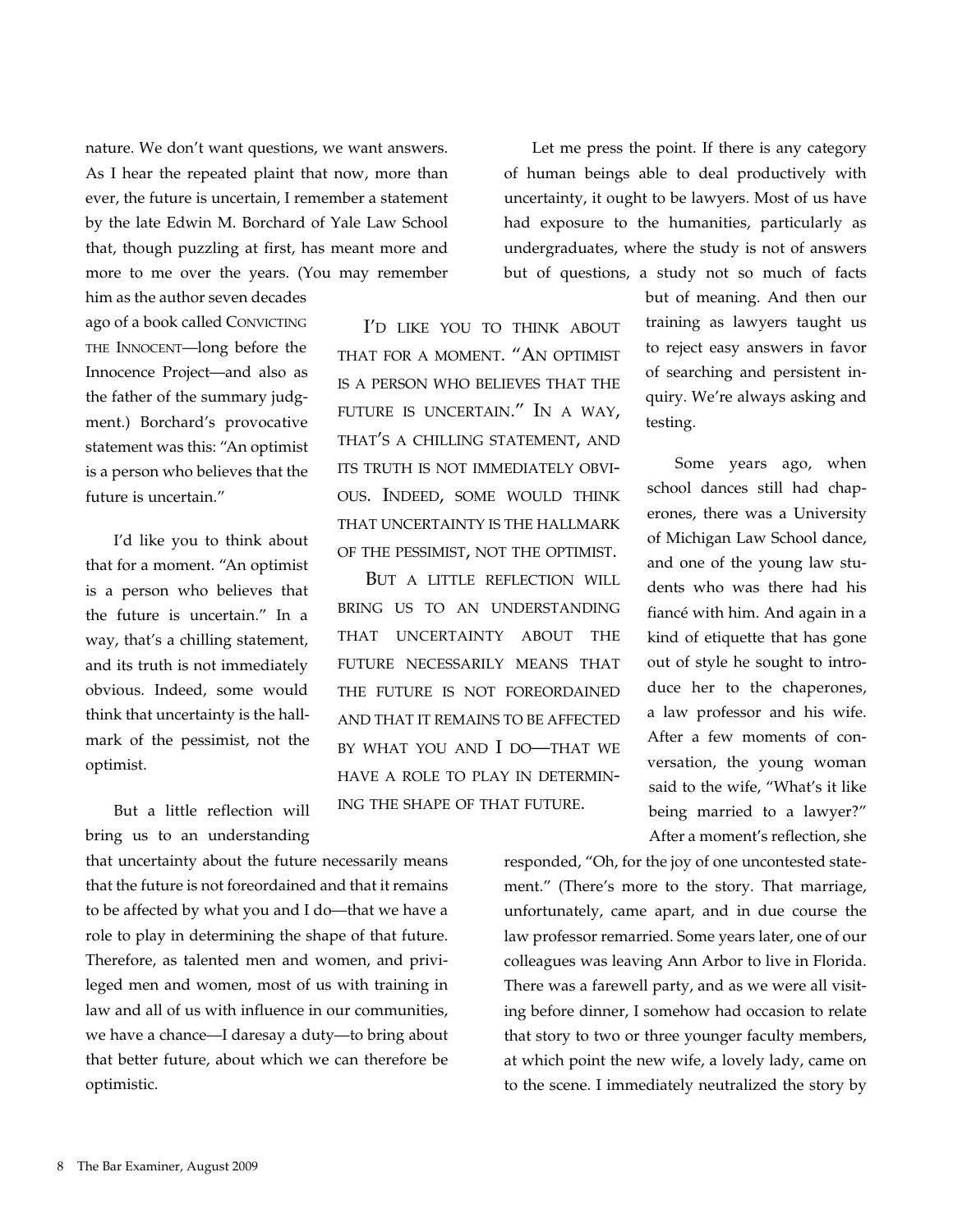leaving out names, and when I came to the punch line, she said, "Oh, how true. How true!")

That background, that legal training, and our licenses impose on us an inescapable responsibility to use our talents in the service of our profession and our society, seeking to resolve all these uncertainties in the direction of justice. Martin Luther King, Jr., said that "the arc of the moral universe is long but it

bends toward justice"; but there is so often injustice that the truth of Dr. King's assertion seems uncertain itself. That uncertainty, however, offers room for hope because the outcome is not foreordained; and with that hope, you and I can work optimistically toward that end.

# Turbulent Times: Changes Affecting the Bar Admissions **PROCESS**

What steps we take, what we do, depends on our positions in the profession. Whether advocate, counselor, judge, or administrator, we have various obligations and opportunities. But whatever our respective roles in the profession, those of us who are gathered here have an additional, particular responsibility in common. That responsibility is to increase the probability that those who are admitted to the bar and become, in effect, ministers of justice in our system are qualified to serve as lawyers in a changing, uncertain world.

It's a truism that if we are to test and screen well, we must have some idea of what lawyers will be doing once they are admitted. The admission process

must be relevant to the desired outcome. I have told some of you before that when I was young, I saw a question on the Oklahoma bar examination that read, "Define a corporation sole." It seemed to me then, and still does now, that knowing about ecclesiastical properties was not very important for a beginning lawyer. It was about as bad as the question "Summarize Magna Carta." However broadening

When we say that the admission process must be relevant to what lawyers will be doing, there's the rub, there's the uncertainty of which I speak. We test for admission to a profession that is in flux, with more rapid change, I believe, than at any other time in my 67 years at THE BAR.

and desirable that knowledge is, it probably is not among the most necessary pieces of information needed for admission to the bar. And, of course, there is the possibility that such a question will produce an answer like the schoolboy's essay on Magna Carta. He wrote,

Magna Carta was when, to protest taxes, Lady Godiva rode through the streets of Coventry naked on a horse. She rode sidesaddle, which is the origin of

the phrase "Hurrah for our side!" Sir Walter Raleigh gave her his cloak, saying, "Honi soit qui mal y pense," which, translated, means "Thy need is greater than mine"; to which she replied, "Mon dieu et mon droit," which means "My God, you're right!" That was Magna Carta.

When we say that the admission process must be relevant to what lawyers will be doing, there's the rub, there's the uncertainty of which I speak. We test for admission to a profession that is in flux, with more rapid change, I believe, than at any other time in my 67 years at the bar. You well know the changes in the legal profession.

The most obvious driver of these changes is the continuing turmoil in the economy, of which I have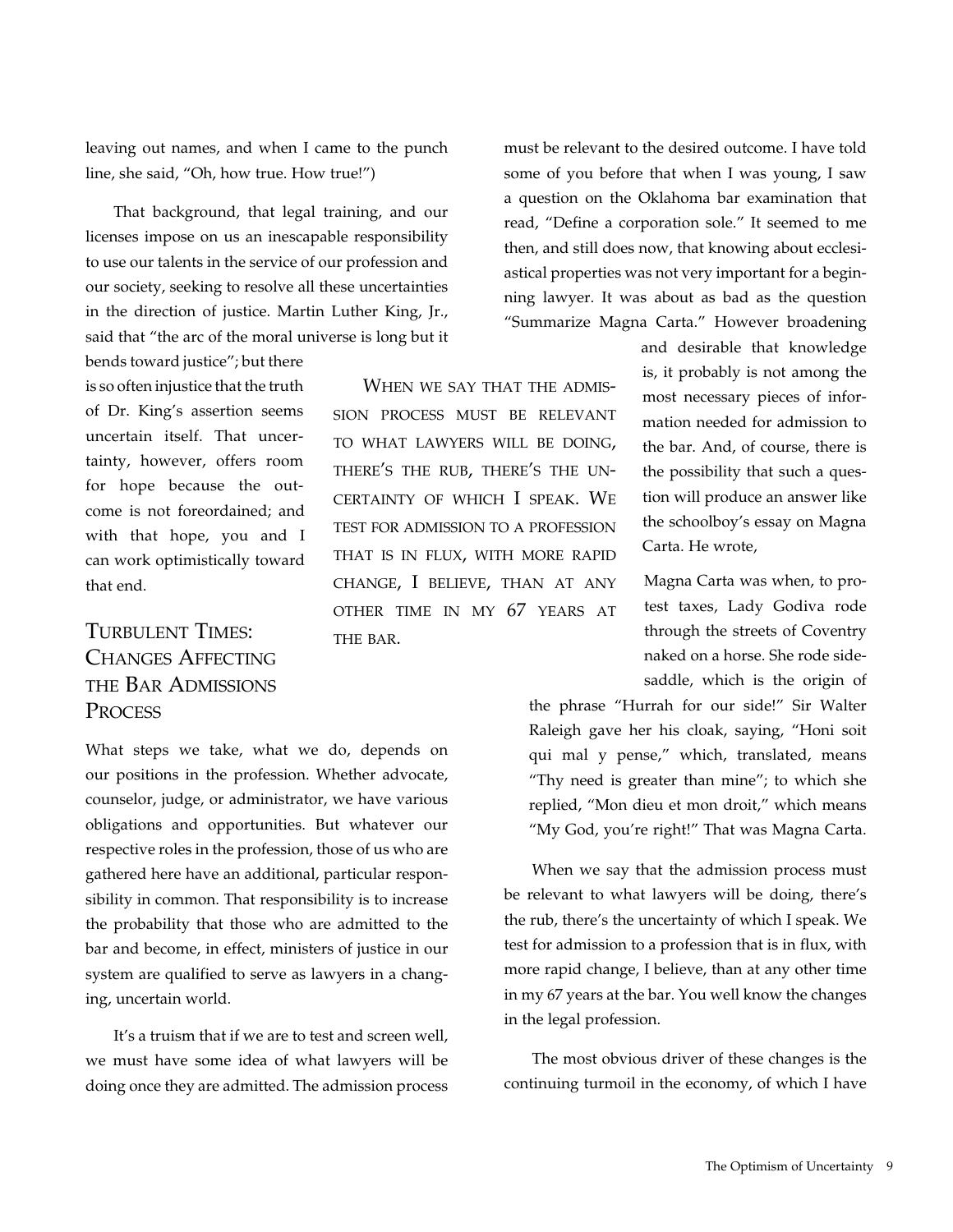spoken. There's a kind of poetic justice in the fact that as law has become less a profession and more a business, it is being hammered by the same economic forces that have hit the general business community. malaise, that growth in regulation appears destined to continue for the foreseeable future. Inevitably, with regulation comes the need for law-trained people. The people we admit to the bar should be qualified

As clients seek to reduce spending, there is speculation that the billable hour may be nearing its end, which would change the structure and dynamics of law firms. Those same concerns are leading some clients to refuse the services of first-year associates. Outsourcing, even to foreign shores, may lead to further narrowing of what is deemed unauthorized practice. The ongoing decline of generalists is of course a consequence of more and narrower specialization. All of these moves, and others, are consequences of economic pressures; and all of them pose the possibility of changes in what lawyers do—which must bear uncertainly on what competencies we test for.

Another area of change is the increasing globalization of

commerce and communication, which brings with it a globalization of legal practice. It is the rare firm with a commercial, corporate practice that does not have auxiliary offices in one or more foreign countries. What uncertain implications does globalization have for us as examiners?

A third element of change in law practice is the exponential growth of government regulation that is under way not only in this country but in other nations as well. Once again a product of financial

Finally, what changes, if any, do we make in the admission process to account for changes in legal education? . . . DO WE RESPOND TO THE FACT THAT some law schools are converting their third-year curriculums into forms of hands-on training such as clinics, practicums, and internships? As the law schools and the bar swing back and forth in their emphases on the theoretical and then the practical, what knowledge and skills are we to assess? One issue in that uncertain future is whether we are to follow the lead of the schools or to lead the educators ourselves by what we test for.

to serve competently in a growing administrative regime.

And then there is the increasing importance of understanding and using science and technology, both because lawyers represent clients and government agencies whose subject matters are scientific or technological and also because lawyers need to use technology in managing a practice.

Finally, what changes, if any, do we make in the admission process to account for changes in legal education? For many years now, both individual law faculties and groups such as the Association of American Law Schools and the ABA have debated the merits of theoretical versus practical training. (One must question whether the term

"versus" is appropriate.) Do we respond to the fact that some law schools are converting their third-year curriculums into forms of hands-on training such as clinics, practicums, and internships? As the law schools and the bar swing back and forth in their emphases on the theoretical and then the practical, what knowledge and skills are we to assess? One issue in that uncertain future is whether we are to follow the lead of the schools or to lead the educators ourselves by what we test for.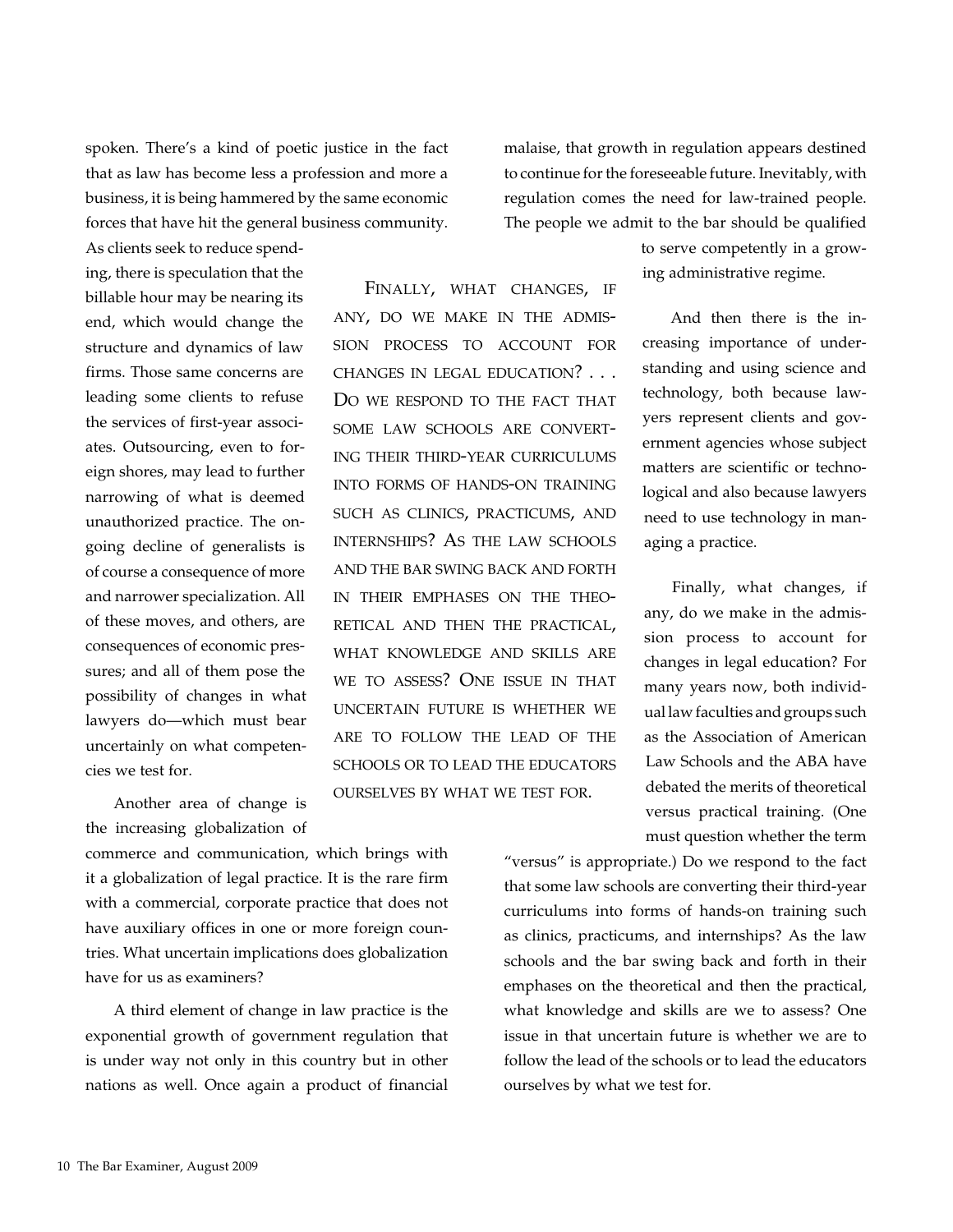As I said a few moments ago, if we are to choose wisely whom to admit to the bar, we must have some idea of what lawyers will be doing once they are admitted. This has been a little list of only a few of the uncertainties that face us all.

#### The Bar Admission Community

Much of what needs to be done to resolve these uncertainties favorably, as we move along the arc of justice, as the needle moves toward the goal of justice, can and will be done by each of us individually. But I want now to suggest to you that there is a role to be played by this collective of which we are all a part, a collective that I will call the "bar admission community." It's really a profession within the profession, an institution within an institution.

Much of our lives since the end of World War II has been lived in a culture that emphasized the freedom and rights of the individual. All of us believe that we have unalienable rights to life, liberty, and the pursuit of happiness, and we tend to interpret those rights to mean we can do pretty much anything we want. We love the idea of freedom. More than one generation in my lifetime can be fairly labeled a "me" generation. It might also be labeled an "Adam Smith generation," one that believes that the greatest good is achieved when each individual pursues his or her own self-interest.

In this same era, perhaps as a corollary, we have lost faith in institutions: the church, schools, government, charities, and, especially now, the financial system. And with good reason, as these institutions one after another have betrayed us or simply lost vitality and played a diminished role in society, leading us into an age characterized by a tremendous ambivalence and ambiguity. The legal profession is, of course, one of those institutions. Though it has

retained much of its character and essence, most of us see it as having lost some of its luster as it has become more and more commercial. And we know that the future of the profession and of its components is uncertain.

But as members of that profession, we are debtors to those who have gone before us, obligated to give new life to its traditions, and obligated to find new and better ways to reach its goal of justice. Each lawyer here has an individual obligation to improve our profession, but I submit again that there is a role for us as the bar admission community.

### Our Role in a Changing World

We come together to reexamine our goals and recommit ourselves to excellence and relevance in the bar admission process, that society may be better served by the legal profession, the nobility of which we affirm. We come together to broaden our interests and our understanding, that we may serve the cause of justice more profoundly and wisely. We come together, not pridefully, to affirm that we stand for excellence and integrity and honor. And we hope to be a kind of yeast that gives rise to excellence and integrity and honor in those whom we serve day by day. We hope that we will be considered good men and women, knowing however that goodness does not consist of one or even a few good acts.

A friend told me some years ago of his encounter with a Chicago cab driver who had known Al Capone and was tremendously impressed by and made much of the fact that Al Capone had given a 20-dollar tip to a lunch-counter waitress. That was an act of goodness, of course, but surely he was not a good man. And by the way, the Bible doesn't use the term "good Samaritan." He's just called a Samaritan; we have termed him "good" because we happen to